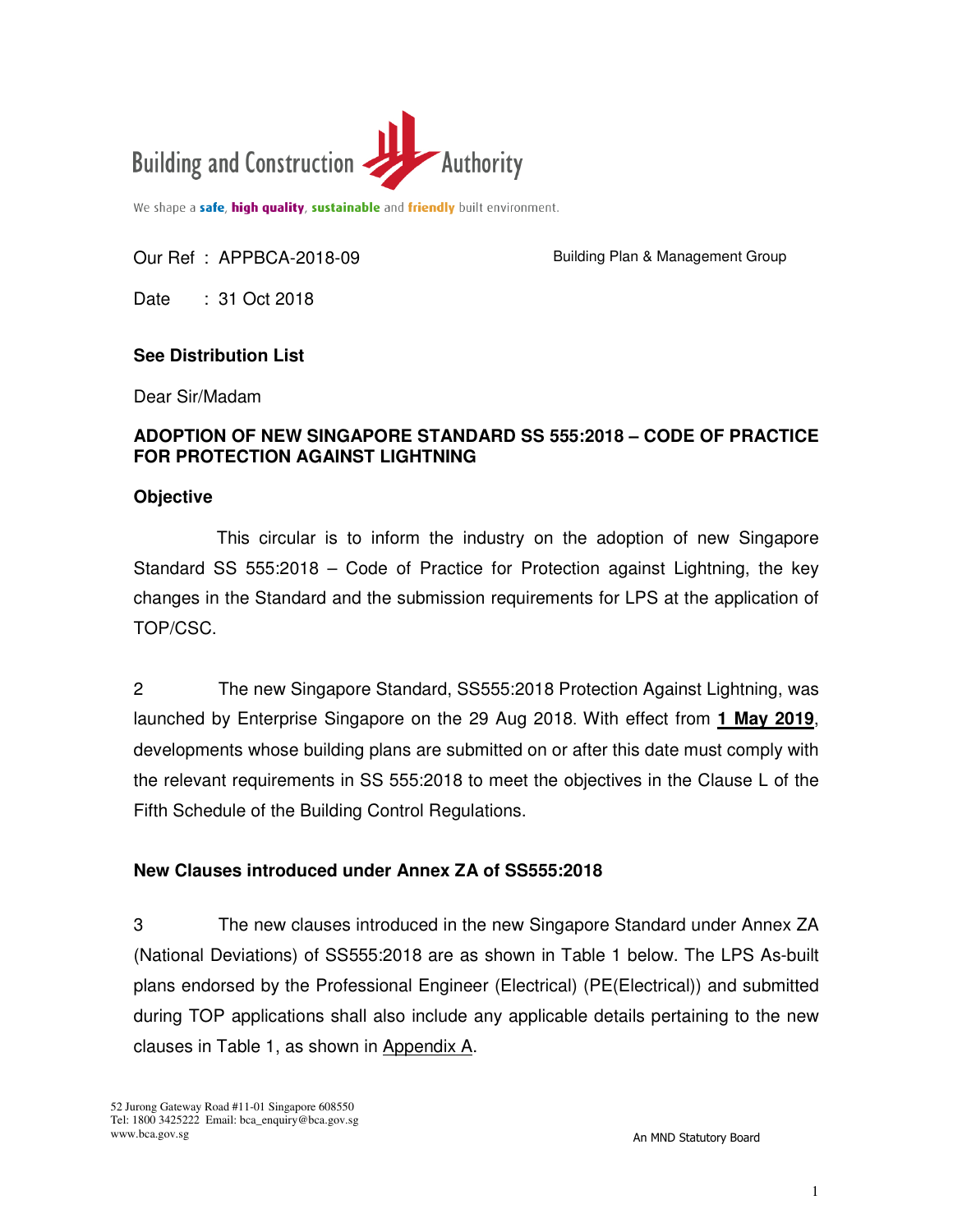Table 1: New clauses in SS 555:2018 Annex ZA

| Clauses | Description                                                                                 |
|---------|---------------------------------------------------------------------------------------------|
| 8.3     | Protection in open spaces                                                                   |
| 8.4     | Additional measures for habitable rooftop spaces (e.g. roof gardens,<br>penthouse terraces) |
| 8.5     | LPS warning signs                                                                           |
| 8.6     | Protection of corners and edges of flat roofs and parapet walls of tall buildings           |

4 The PE(Electrical) should also note that there are four classes (I, II, III and IV) of Lightning Protection System (LPS) mentioned in Part 3 of the SS555:2018. For the purpose of complying with the Building Control Regulations, a minimum level of Class III LPS (equivalent to a rolling sphere radius of 45m under the rolling sphere method of determining air termination positions) must be provided. For buildings with higher risks (e.g. storage of explosive or flammable contents), a higher level lightning protection must be provided accordingly.

# **Submission of Documents for TOP/CSC Applications**

# Updated Certifcate of Supervision and Standardised Test Form

5 We have noted in the applications for TOP/CSC that there are many different formats of Resistance & Continuity Test Forms. Hence we have standardised these forms as attached in Appendix B and PE(Electrical) shall use these standardised forms for TOP/CSC applications on or after **1 May 2019.** 

# Maintaining Proper Records of LPS during Construction Stage

6 The PE (Electrical) responsible for the supervision of the LPS installation works should keep the following records properly throughout the project.

- a. Photos of all concealed equipotential bonding between metal fixtures, steel rebar of concrete and LPS. Some examples of metal fixtures include railings, staircases, windows, antennae, façade and M&E services (e.g. ducts, pipes, cable containments).
- b. Earth Resistance & Continuity Test Form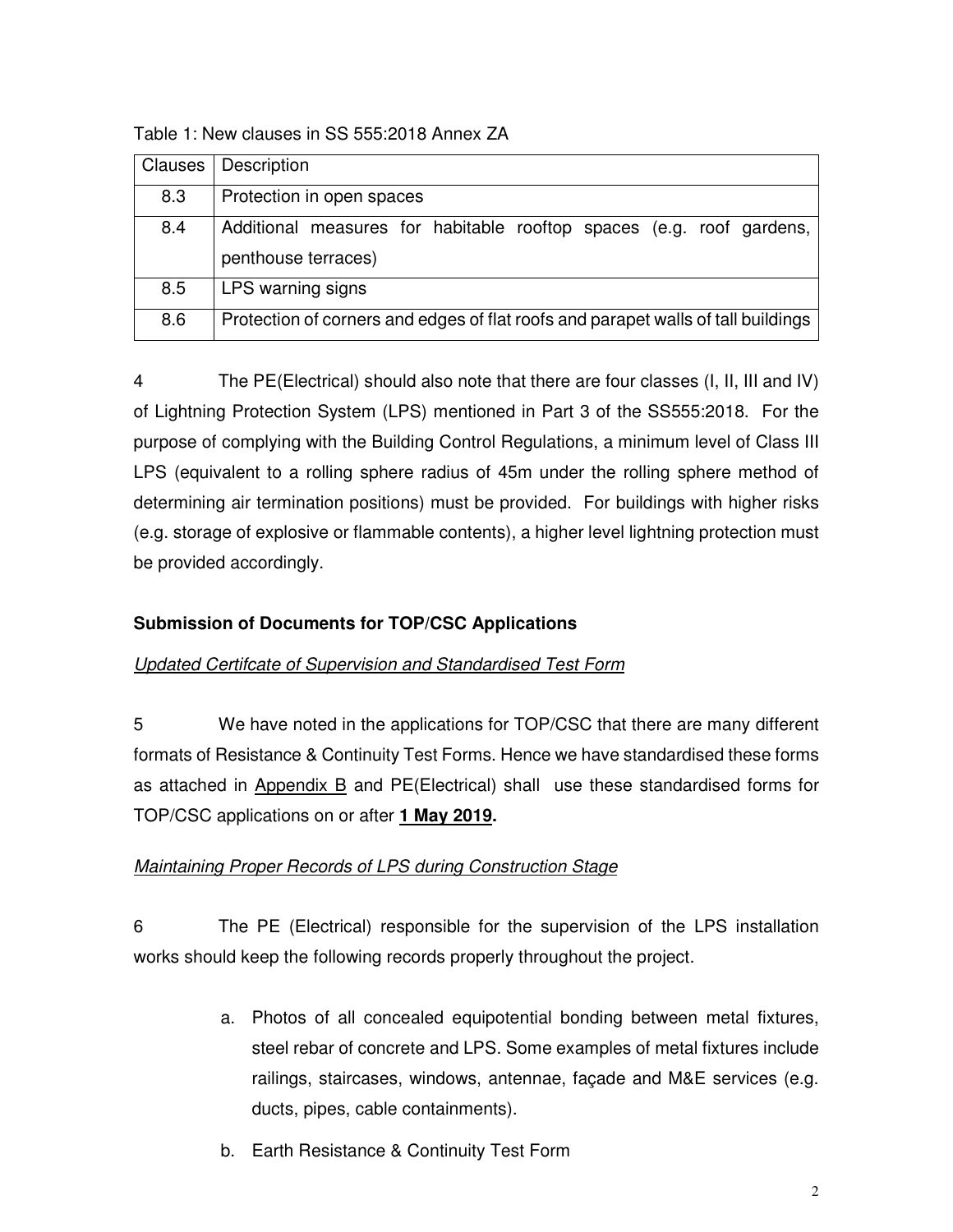- c. LPS Components Test Report [Test in accordance with IEC 62561 series]
- d. Risk Assessment Report

# **For Clarifications**

7 We would appreciate it if you could convey the contents of this circular to the members of your organisation. For clarifications, please submit your enquiry through BCA's Online Feedback Form at https://www.bca.gov.sg/feedbackform/ or call us at 1800 342 5222.

Yours faithfully

PUNITHAN SHANMUGAM **DIRECTOR** BUILDING PLAN AND POLICIES DEPARTMENT BUILDING PLAN AND MANAGEMENT GROUP for COMMISSIONER OF BUILDING CONTROL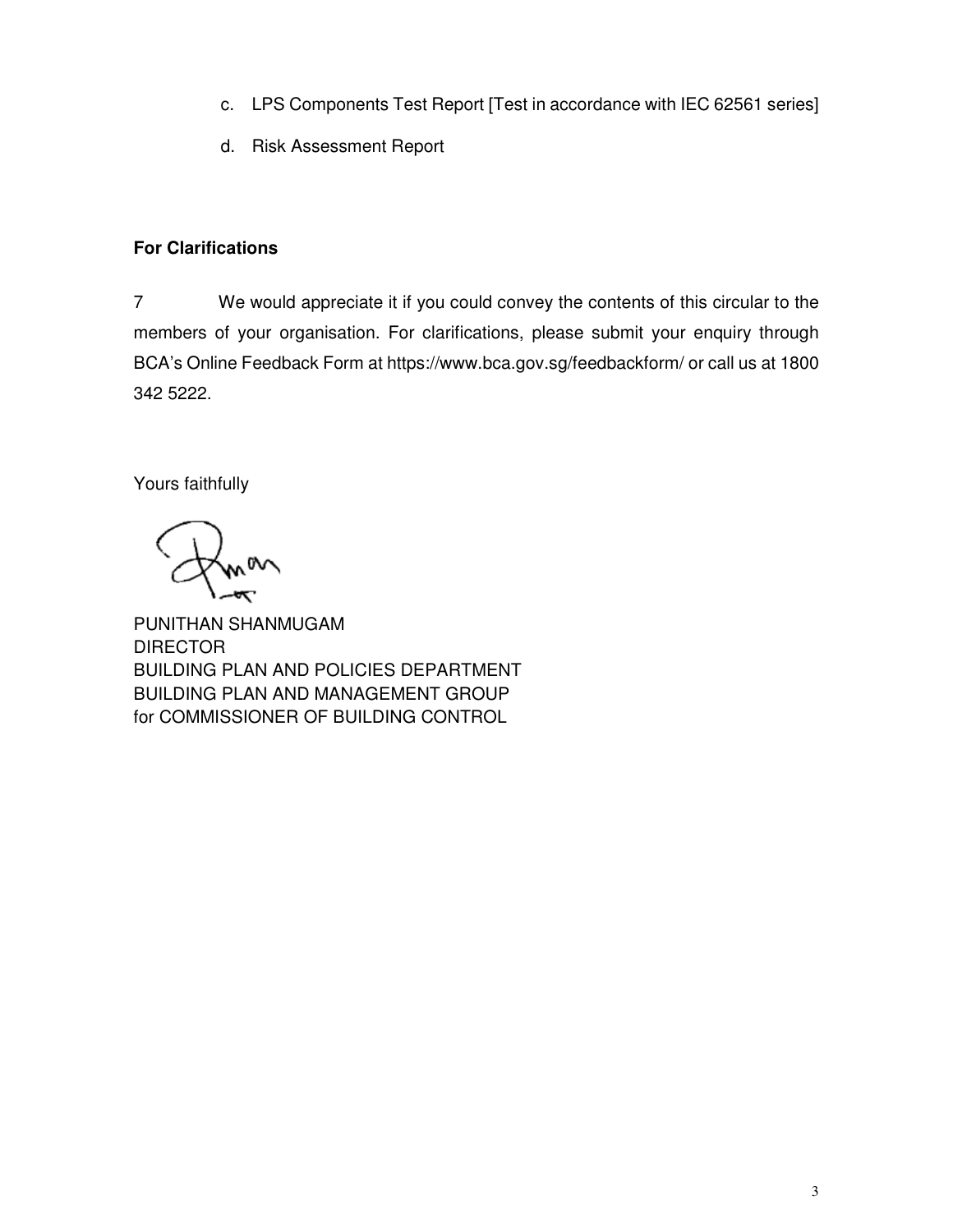## **Appendix A**

#### **1. DETAILS TO BE INCLUDED IN LPS AS-BUILT PLANS**

LPS as-built plans accompanying any application for TOP/CSC shall be prepared and endorsed by a Professional Engineer (Electrical). All LPS plans shall, where applicable, include the following:

#### (1) **Site Plan**;

#### (2) **Roof Plans showing**;

- (i) air-termination system
- (ii) location of air finials
- (iii) location of down conductors
- (iv) location of equipotential bonding to metallic fixtures
- (v) class of lightning protection

#### (3) **Elevation Plans showing**;

- (i) zones of lightning protection provided by rolling sphere and/or protection angle method
- (ii) for tall building, air-termination system against flashes to the sides of building down to a height of 45m

# (4) **1 st Level / Basement Plans showing:**

- (i) location of earthing inspection chambers
- (ii) type of earth electrodes (copper rods, copper plates, metal piles)

#### (5) **Typical Detail Plans showing:**

- (i) connections between down conductor, test link and earthing inspection chamber
- (ii) equipotential bonding details showing all concealed connections to steel frame, reinforcement steel and other conductive parts of the building used as a natural component of the LPS.

#### (6) **Compliance To New Clauses In SS 555:2018 ANNEX ZA**

- (i) Clause 8.3 : Protection in open spaces
- (ii) Clause 8.4 : Additional measures for habitable rooftop spaces (e.g. roof gardens, penthouse terraces)
- (iii) Clause 8.5 : LPS warning signs
- (iv) Clause 8.6 : Protection of corners and edges of flat roofs and parapet walls of tall buildings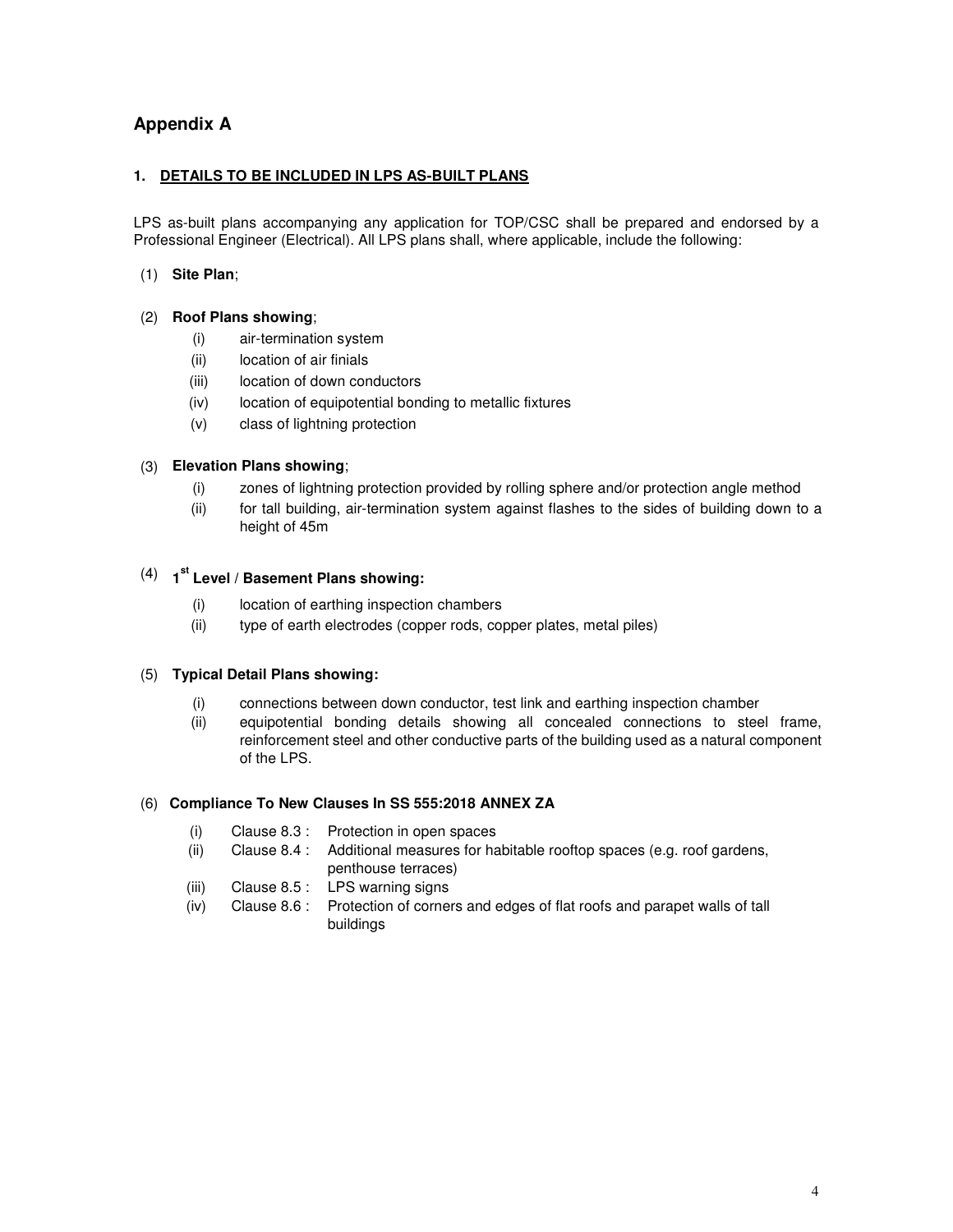# **Appendix B**

### **CERTIFICATE OF SUPERVISION OF LIGHTNING PROTECTION SYSTEM**

This form may take you 5-8 minutes to complete.

|                                                                                                                                                                                                                                             | THE BUILDING CONTROL ACT (CAP 29)<br><b>CERTIFICATE OF DESIGN &amp; SUPERVISION OF LIGHTNING PROTECTION SYSTEM</b>                                                                                                    |
|---------------------------------------------------------------------------------------------------------------------------------------------------------------------------------------------------------------------------------------------|-----------------------------------------------------------------------------------------------------------------------------------------------------------------------------------------------------------------------|
| Commissioner of Building Control<br>Building & Construction Authority<br>(1)<br>52 Jurong Gateway Road #11-01<br>(2)<br>Singapore 608550<br>(3)<br>Website: http://www.bca.gov.sg/                                                          | <b>INSTRUCTIONS:</b><br>One copy is to be submitted<br>Please tick in the appropriate box.<br>This form is to be filled in BLACK INK only.                                                                            |
|                                                                                                                                                                                                                                             | This Certificate relates to the lightning protection system installed in the building(s) approved under:-                                                                                                             |
| Project Ref. No.: [ <b><i>_________</i></b> ]                                                                                                                                                                                               |                                                                                                                                                                                                                       |
| Address: [                                                                                                                                                                                                                                  |                                                                                                                                                                                                                       |
| Building Name (if any): [ <b><i>CONDER SOLUTE: [CONDER SOLUTE: SCIENCE SOLUTE: SCIENCE SOLUTE: SCIENCE SOLUTE: SCIENCE SOLUTE: SCIENCE SOLUTE: SCIENCE SOLUTE: SCIENCE SOLUTE: SCIENCE SOLUTE: SCIENCE SOLUTE: SCIENCE SOLUTE: SCIE</i></b> |                                                                                                                                                                                                                       |
| TS/MK & Lot/Plot: [ <b>willing</b>                                                                                                                                                                                                          |                                                                                                                                                                                                                       |
| Remarks: $\begin{array}{ c c }\n\hline\n\end{array}$                                                                                                                                                                                        |                                                                                                                                                                                                                       |
| <b>Part 1: Lightning Protection System Design Certification</b>                                                                                                                                                                             |                                                                                                                                                                                                                       |
|                                                                                                                                                                                                                                             | I certify that the design of the above-mentioned lightning protection system complies with the requirements of<br>the Building Control Regulations 2003, SS:555 and the relevant Singapore Standard Code of Practice. |
| The design of the lightning protection system is in accordance with -<br>(a)                                                                                                                                                                |                                                                                                                                                                                                                       |
| П                                                                                                                                                                                                                                           | the Code of Practice For Protection Against Lightning - SS 555:2010; or                                                                                                                                               |
| the Code of Practice For Protection Against Lightning - SS 555:2018.<br>$\Box$<br>(building plan submitted on or after <b>1 May 2019</b> )                                                                                                  |                                                                                                                                                                                                                       |
| (b)                                                                                                                                                                                                                                         | The design and installation of the lightning protection system are based on alternative solution                                                                                                                      |
| Remarks on alternative solution provided:                                                                                                                                                                                                   |                                                                                                                                                                                                                       |
|                                                                                                                                                                                                                                             |                                                                                                                                                                                                                       |
| Address of Professional Engineer                                                                                                                                                                                                            | Name, PE Registration Number & Signature of Professional<br>Engineer                                                                                                                                                  |
| Tel No.                                                                                                                                                                                                                                     | Date:                                                                                                                                                                                                                 |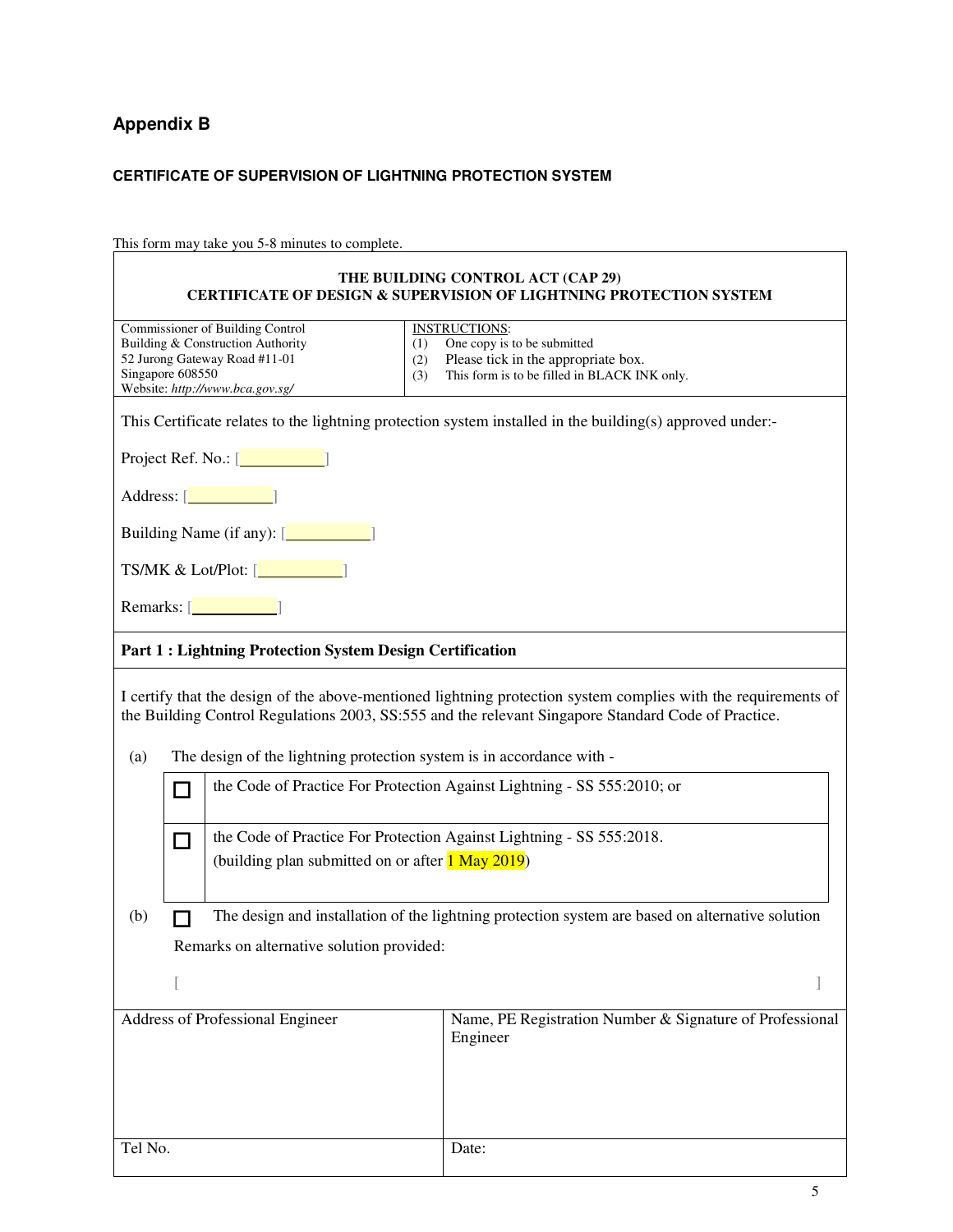#### **Part 2: Lightning Protection System Supervision Certification**

I have supervised the above-mentioned lightning protection installation and hereby certify the installation works complies with the requirements of the Building Control Regulations 2003, SS:555 and the relevant Singapore Standard Code of Practice. I further certify that the installation works has been inspected and tested by me in accordance to relevant Singapore Standard Code of Practice.

| Address of Professional Engineer | Name, PE Registration Number & Signature of Professional<br>Engineer |
|----------------------------------|----------------------------------------------------------------------|
| Tel No.                          | Date:                                                                |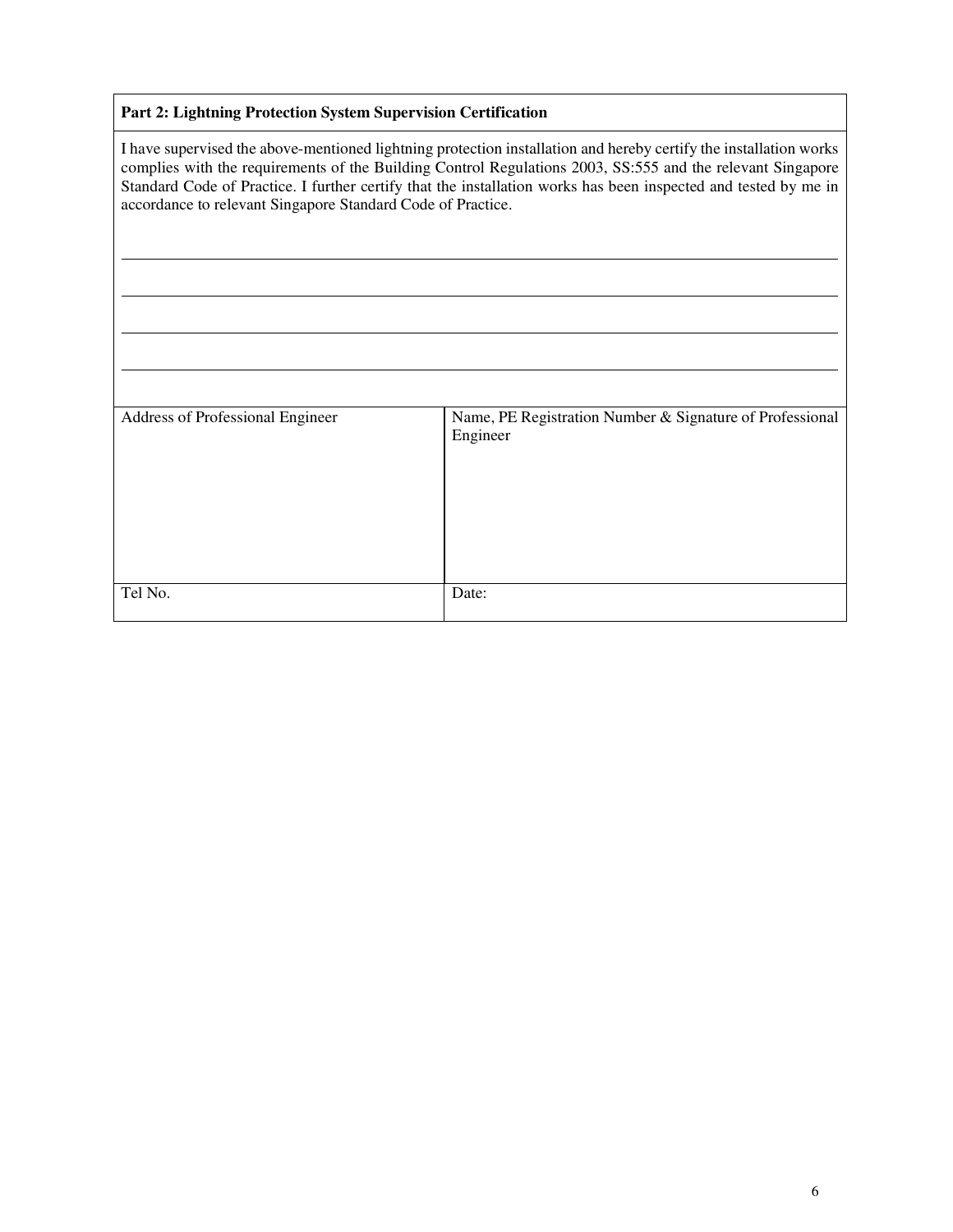This form may take you 5-8 minutes to complete.

|                                                                                                                                                               |                                                     |                                                                      |    |                |     | (Earth Resistance & Electrical Continuity Test Form)                                                                             |        |    |    |                             | <b>CERTIFICATE OF SUPERVISION OF LIGHTNING PROTECTION SYSTEM</b> |                 |                |  |
|---------------------------------------------------------------------------------------------------------------------------------------------------------------|-----------------------------------------------------|----------------------------------------------------------------------|----|----------------|-----|----------------------------------------------------------------------------------------------------------------------------------|--------|----|----|-----------------------------|------------------------------------------------------------------|-----------------|----------------|--|
| Commissioner of Building Control<br>Building & Construction Authority<br>52 Jurong Gateway Road #11-01<br>Singapore 608550<br>Website: http://www.bca.gov.sg/ |                                                     |                                                                      |    |                | (2) | <b>INSTRUCTIONS:</b><br>One copy is to be submitted<br>(1)<br>This form is to be filled in BLACK INK only.                       |        |    |    |                             |                                                                  |                 |                |  |
| Project Ref. No.: [www.communications]                                                                                                                        |                                                     |                                                                      |    |                |     |                                                                                                                                  |        |    |    |                             |                                                                  |                 |                |  |
| Address: [ <b>willing</b> ]                                                                                                                                   |                                                     |                                                                      |    |                |     | <b>Lightning Protection System Earthing &amp; Electrical Continuity Test</b><br>Test Date: [ <b><i><u>Illustration</u></i></b> ] |        |    |    |                             |                                                                  |                 |                |  |
| <b>Test Instrument Details</b>                                                                                                                                |                                                     |                                                                      |    |                |     |                                                                                                                                  |        |    |    |                             |                                                                  |                 |                |  |
| Brand & Model 1: $[\_$                                                                                                                                        |                                                     |                                                                      |    |                |     | Serial No.: [ <b>will</b>                                                                                                        |        |    |    | Calibrated: [ <b>will</b> ] |                                                                  |                 |                |  |
| Brand & Model 2: $[\_$                                                                                                                                        |                                                     | Serial No.: [ <b>with Serial</b> ]<br>Calibrated: [ <b>willing</b> ] |    |                |     |                                                                                                                                  |        |    |    |                             |                                                                  |                 |                |  |
| <b>Table 1: Earth Resistance System Test</b>                                                                                                                  |                                                     |                                                                      |    |                |     |                                                                                                                                  |        |    |    |                             |                                                                  |                 |                |  |
| <b>Type of Test</b>                                                                                                                                           | <b>Resistance of Earth Termination System [Ohm]</b> |                                                                      |    |                |     |                                                                                                                                  |        |    |    |                             |                                                                  |                 |                |  |
| Earth Electrode<br>Point                                                                                                                                      | $\mathbf{1}$                                        | 2                                                                    | 3  | $\overline{4}$ |     | 5<br>6                                                                                                                           | $\tau$ | 8  | 9  | 10                          | 11                                                               | 12              | <b>Remarks</b> |  |
| Point Resistance<br>[ $R < N x 10\Omega$ ]                                                                                                                    |                                                     |                                                                      |    |                |     |                                                                                                                                  |        |    |    |                             |                                                                  |                 |                |  |
| Electrical<br><b>Continuity Test</b><br>Between N &<br>$N+1$                                                                                                  |                                                     |                                                                      |    |                |     |                                                                                                                                  |        |    |    |                             |                                                                  |                 |                |  |
| Earth Electrode<br>Point                                                                                                                                      | 13                                                  | 14                                                                   | 15 | 16             | 17  | 18                                                                                                                               | 19     | 20 | 21 | 22                          | $(N-1)$ <sup>th</sup>                                            | N <sup>th</sup> |                |  |
| Point Resistance<br>$[$ R <n 10<math="" x="">\Omega]</n>                                                                                                      |                                                     |                                                                      |    |                |     |                                                                                                                                  |        |    |    |                             |                                                                  |                 |                |  |
| Electrical<br><b>Continuity Test</b><br>Between N $\&$<br>$N+1$                                                                                               |                                                     |                                                                      |    |                |     |                                                                                                                                  |        |    |    |                             |                                                                  |                 |                |  |
| Overall resistance of the Earth Termination System                                                                                                            |                                                     |                                                                      |    |                |     |                                                                                                                                  |        |    |    |                             |                                                                  |                 |                |  |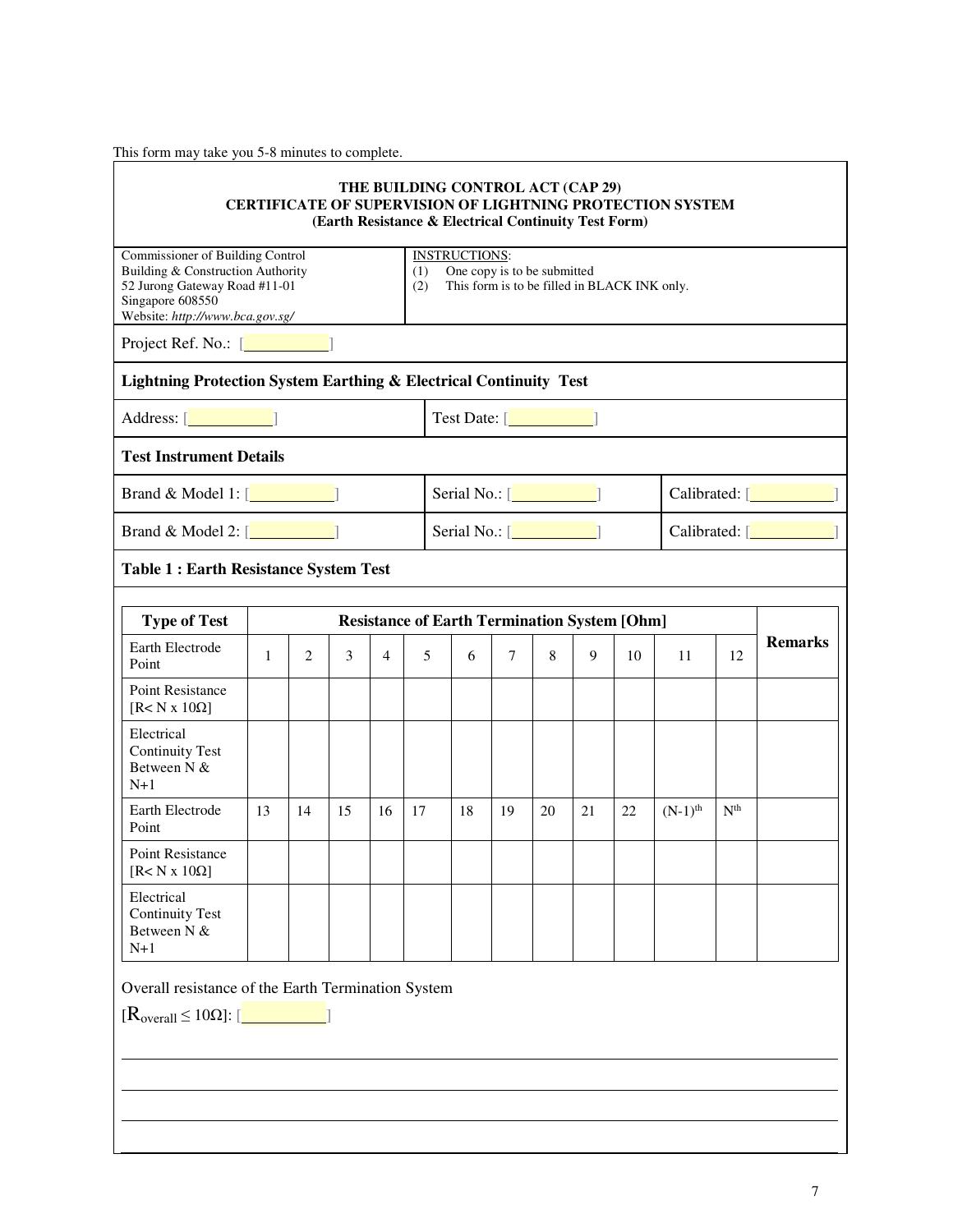| <b>Continuity Test for Down Conductor System [Ohm]</b><br><b>Type Of Test</b> |    |                |    |                |    |    |    |    |    |    |                       |     |                |
|-------------------------------------------------------------------------------|----|----------------|----|----------------|----|----|----|----|----|----|-----------------------|-----|----------------|
| Electrical<br><b>Continuity Test</b>                                          | 1  | $\overline{2}$ | 3  | $\overline{4}$ | 5  | 6  | 7  | 8  | 9  | 10 | 11                    | 12  | <b>Remarks</b> |
| Overall value in<br>Ohm [ $R < 0.2\Omega$ ]                                   |    |                |    |                |    |    |    |    |    |    |                       |     |                |
| Electrical<br><b>Continuity Test</b>                                          | 13 | 14             | 15 | 16             | 17 | 18 | 19 | 20 | 21 | 22 | $(N-1)$ <sup>th</sup> | Nth |                |
| Overall value in<br>Ohm [ $R < 0.2\Omega$ ]                                   |    |                |    |                |    |    |    |    |    |    |                       |     |                |
|                                                                               |    |                |    |                |    |    |    |    |    |    |                       |     |                |
|                                                                               |    |                |    |                |    |    |    |    |    |    |                       |     |                |
|                                                                               |    |                |    |                |    |    |    |    |    |    |                       |     |                |
| Notes:<br>1.<br>Test Report shall be provided for each structure/building.    |    |                |    |                |    |    |    |    |    |    |                       |     |                |

3. Any other details as required by BCA but not mentioned above.

Signature/Name/PE Registration Number of Professional Engineer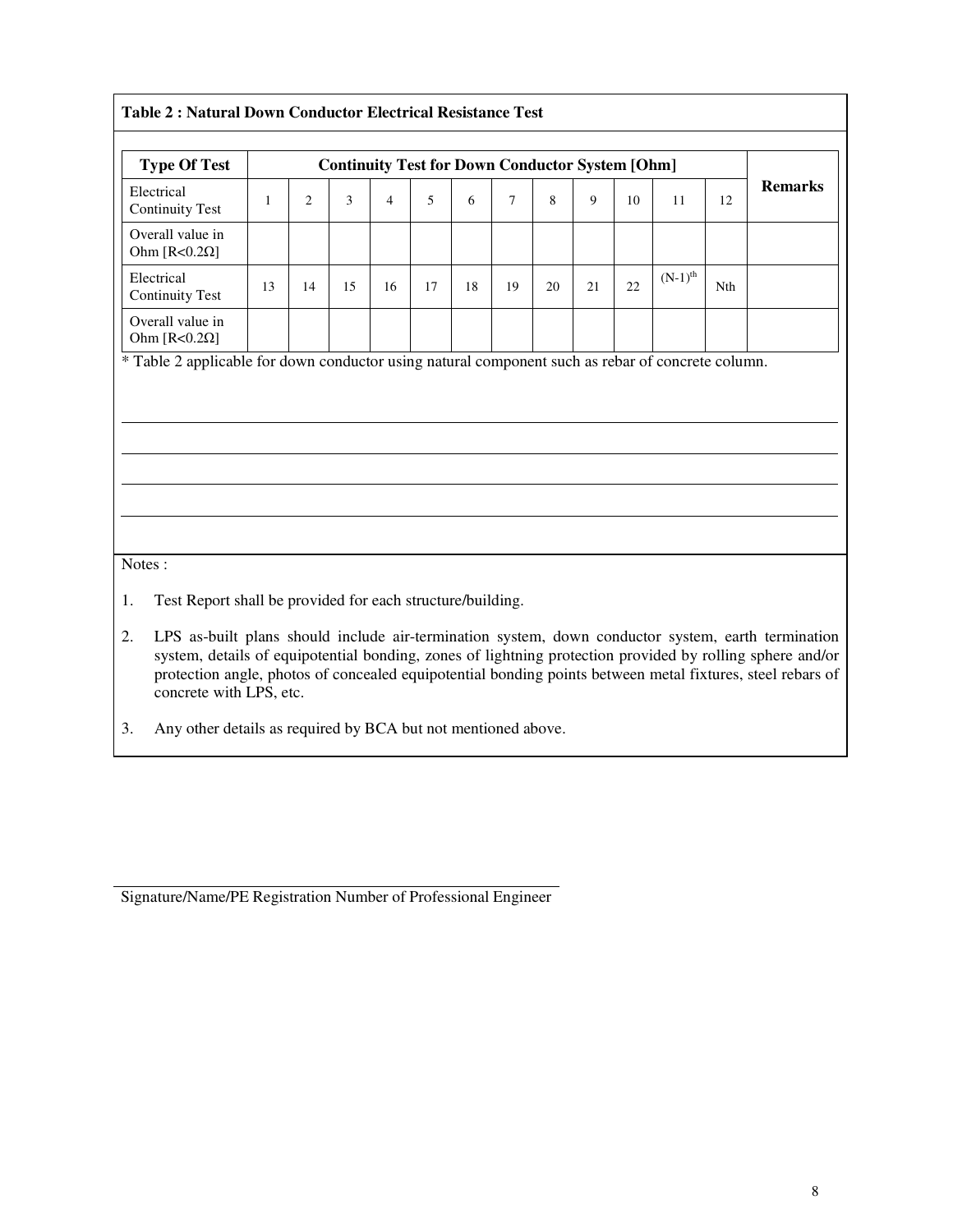#### **DISTRIBUTION (via e-mail):**

President Association of Consulting Engineers, Singapore (ACES) THOMSON ROAD POST OFFICE PO BOX 034 SINGAPORE 915702 secretariat@aces.org.sg

President Institution of Engineers, Singapore (IES) 70 Bukit Tinggi Road Singapore 289758 ies@iesnet.org.sg

President Real Estate Developers' Association of Singapore (REDAS) 190 Clemenceau Avenue #07-01 Singapore Shopping Centre Singapore 239924 enquiry@redas.com

President Singapore Contractors Association Limited (SCAL) Construction House 1 Bukit Merah Lane 2 Singapore 159760 enquiry@scal.com.sg

President Singapore Institute of Architects (SIA) 79 Neil Road Singapore 088904 info@sia.org.sg

President Singapore Institute of Building Limited (SIBL) 20 Maxwell Road #08-06 Maxwell House Singapore 069113 peterchua@sibl.com.sg

President Singapore Institute of Surveyors & Valuers (SISV) 110 Middle Road #09-00 Chiat Hong Building Singapore 188968 sisv.info@sisv.org.sg

President Society of Project Management (SPM) MacPherson Road P.O. Box 1083 Singapore 913412 societyofprojectmanagers@gmail.com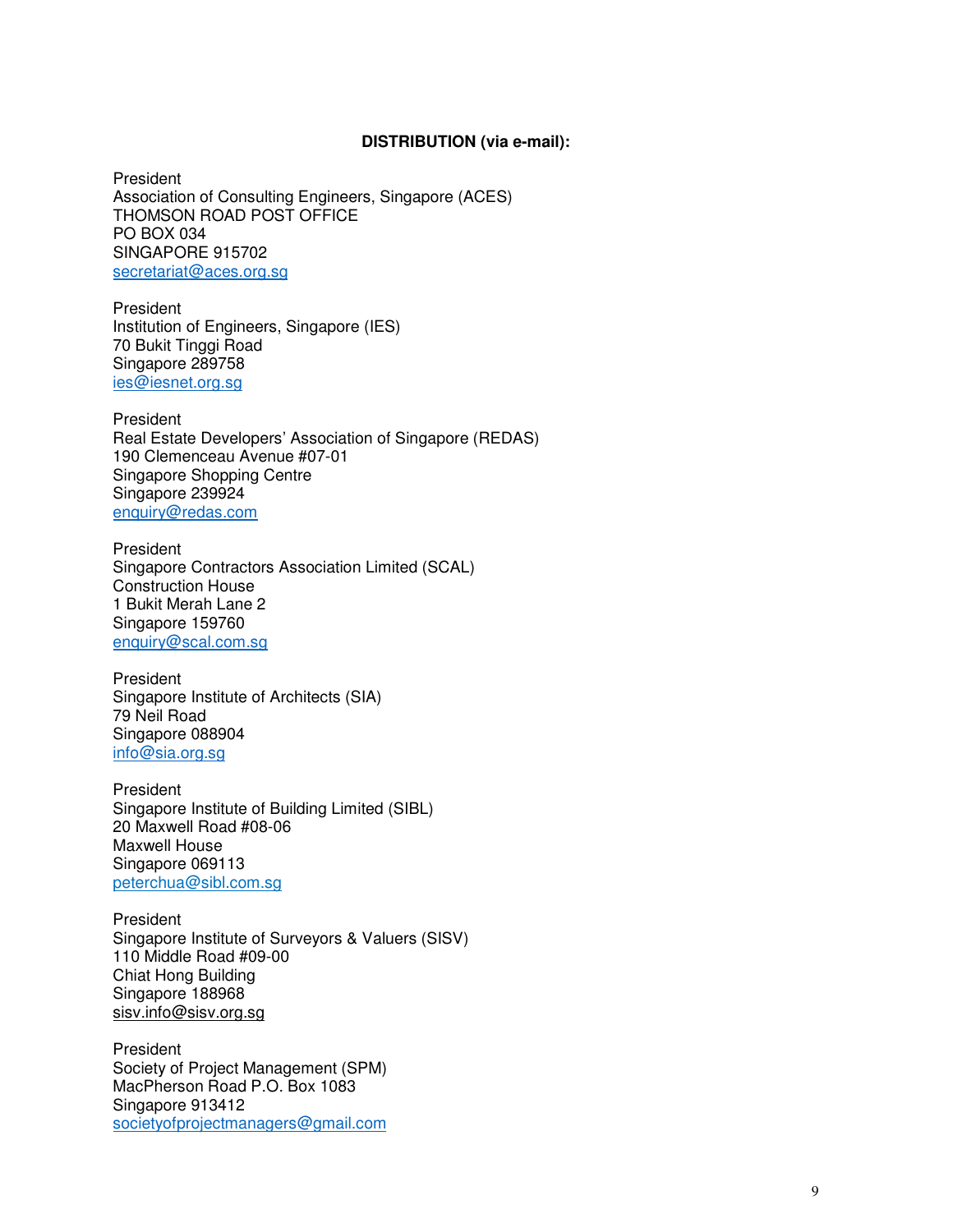President Board of Architects (BOA) 5 Maxwell Road 1st storey Tower Block MND Complex Singapore 069110 boarch@singnet.com.sg

President Professional Engineers Board, Singapore (PEB) 52 Jurong Gateway Road #07-03 Singapore 608550 registrar@peb.gov.sg

President Singapore Lift & Escalator Contractors & Manufacturers Association (SLECMA) 3 Raffles Place #06-01 Bharat Building Singapore 048617 bstan@ctlclaw.com

President Singapore Hotel Association 17 Cantonment Road Singapore 089740. secretariat@sha.org.sg

Chairman The Association of Shopping Centres (Singapore) 91 Tanglin Road #03-01 Tanglin Place Singapore 247918 info@orchardroad.sg

President Singapore Structural Steel Society (SSSS) 1 Liang Seah Street #02-11/12 Liang Seah Place Singapore 189022 secretariat@ssss.org.sg

Director of Infrastructure School Campus Department Ministry of Education 1 North Buona Vista Drive Singapore 138675 CHOO\_Boon\_Chiao@moe.gov.sg

Deputy Director Project Development & Management 3 Building Quality Group Housing & Development Board HDB Hub 480 Lorong 6 Toa Payoh Singapore 310480 tan\_hwee\_yong@hdb.gov.sg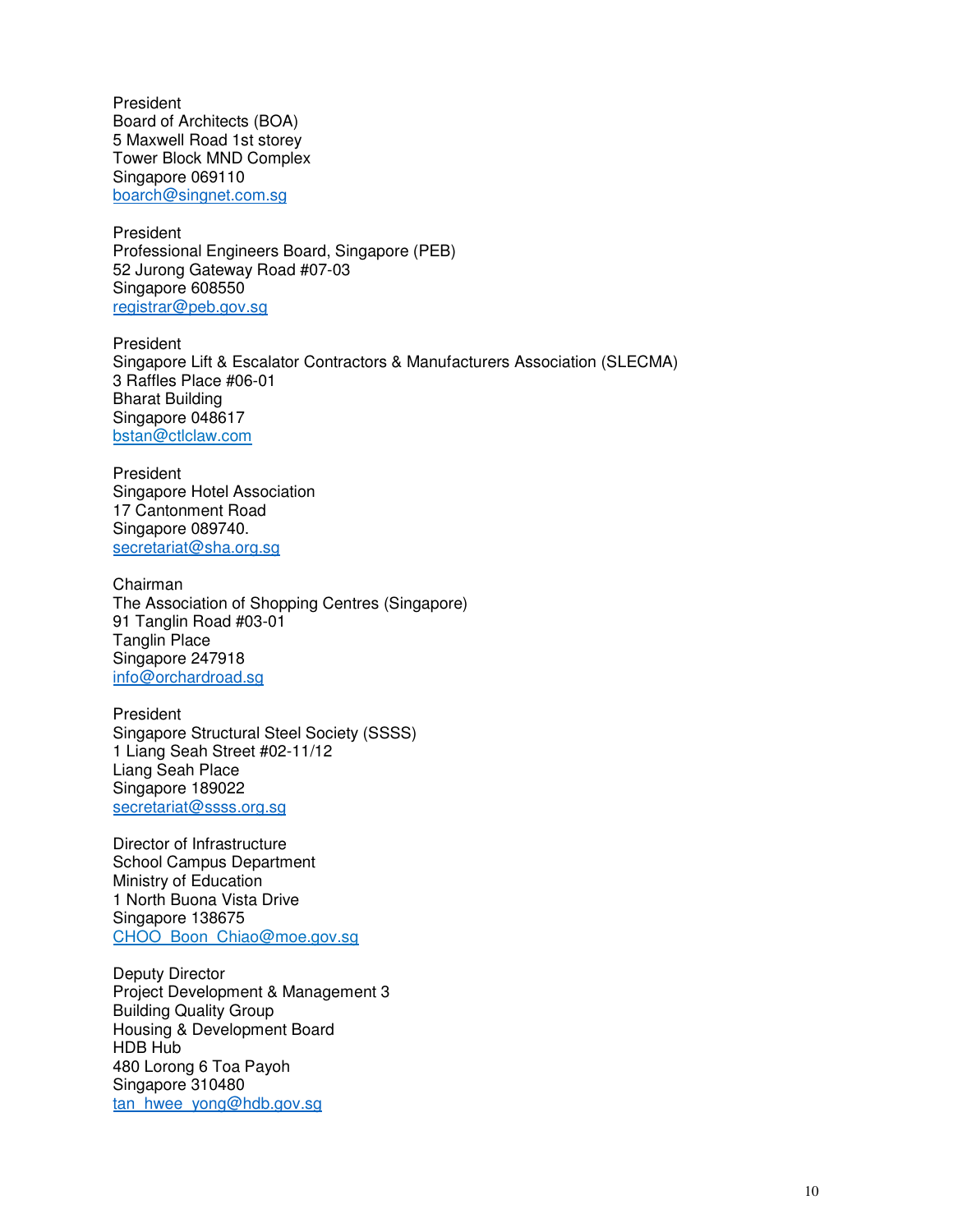Deputy Chief Executive Infrastructure & Development Land Transport Authority (LTA) 1 Hamphire Road Block 8 Level Singapore 219428 chua\_chong\_kheng@lta.gov.sg

**Director** Technical Services Division JTC Corporation (JTC) 8 Jurong Town Hall Road The JTC Summit Singapore 609434 tan\_su\_chern@jtc.gov.sg

Senior Director (Building & Estates Management) People's Association (PA) 9 King George's Avenue Singapore 208581 david\_low@pa.gov.sg

**Director** Engineering Development and Procurement Department Public Utilities Board (PUB) 40 Scotts Road #18-01 Environment Building Singapore 228231 young\_joo\_chye@pub.gov.sg

Chief(Sports Facilities) Sport Singapore 3 Stadium Drive Singapore 397630 lim\_hong\_khiang@sport.gov.sg

Chief Planner Urban Redevelopment Authority (URA) 45 Maxwell Road The URA Centre Singapore 069118 lim\_eng\_hwee@ura.gov.sg

**Director** Building and Infrastructure Defence Science & Technology Agency 1 Depot Road Defence Technology Tower A Singapore 109679 lee\_eng\_hua@dsta.gov.sg

Head (Fire Safety and Building Control) Building and Infrastructure Defence Science & Technology Agency 71 Science Park Drive Singapore 118253 HAHMENG@dsta.gov.sg